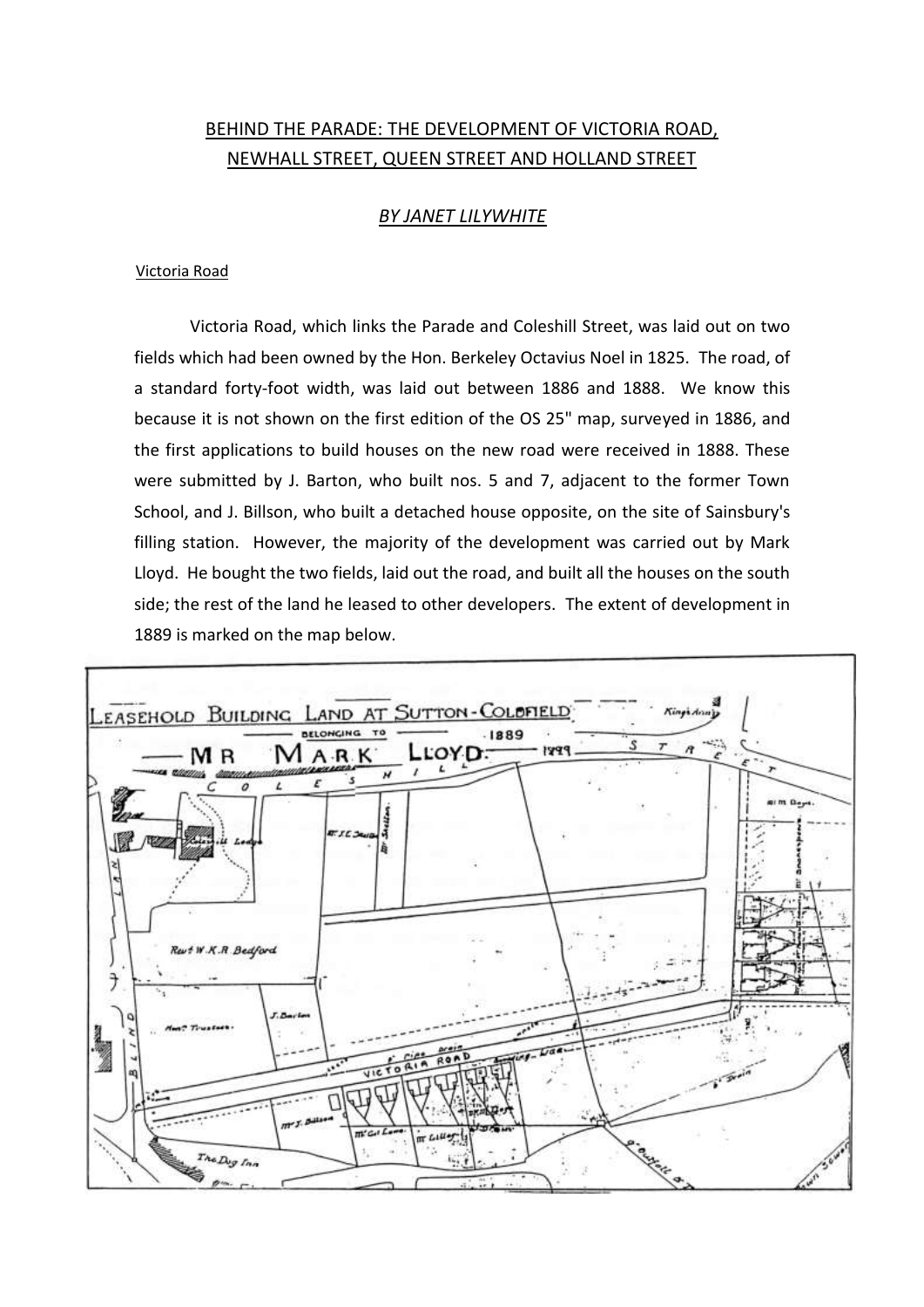Mark Lloyd was a local builder. The census tells us that he was the eldest of seven children and that in 1871 he was 23 years old and a partner with his father Charles Lloyd, who was a builder. By the time Victoria Road was built Mark Lloyd had developed his business, and in partnership with Joseph Jones of Queen Street, he owned the Wheatmoor Brick and Tile Works at Whitehouse Common. An advertisement in the *Sutton Coldfield and Erdington Times* for 1895 describes the works as having "installed new labour-saving machinery and producing pressed and common bricks, roofing flooring Quarries and Draining Pipes".

In the next four years Mark Lloyd built twelve pairs of semi-detached villas on the Sainsbury's side of the road. Most of these houses he then leased, sometimes directly to the occupier, but more usually to a person who would then sub-let, e.g. the first two pairs of houses were leased to George Lowe of Anchorage Road; the 1891 Rate Book shows that two of these houses had been sublet to Charles Marston and Thomas Stevens. The ratable value of these houses was £19 a year, and they would have let for about £25 a year.

So by 1894 all the south west side of the road between the town centre and Coleshill Street was developed, most of the houses having been built by Mark Lloyd. On the northern side the only houses built were the three pairs of semi-detached villas adjacent to the old Town School - the rest of the north side of the street was not developed until the 1920's.

The houses that Mark Lloyd built were all semi-detached, although they were still known as villas. They were built on steeply sloping ground, so from the front (road) side, there were two storeys and from the back three storeys. The basement, overlooking the garden, contained the kitchen, scullery and larder and was basically built "back to earth". On the ground floor was the entrance from the street and the two main rooms - a front parlour (12' x 13') and a back room. There was also a china pantry and W.C., although there was no bathroom in the house; on the first floor there were three bedrooms.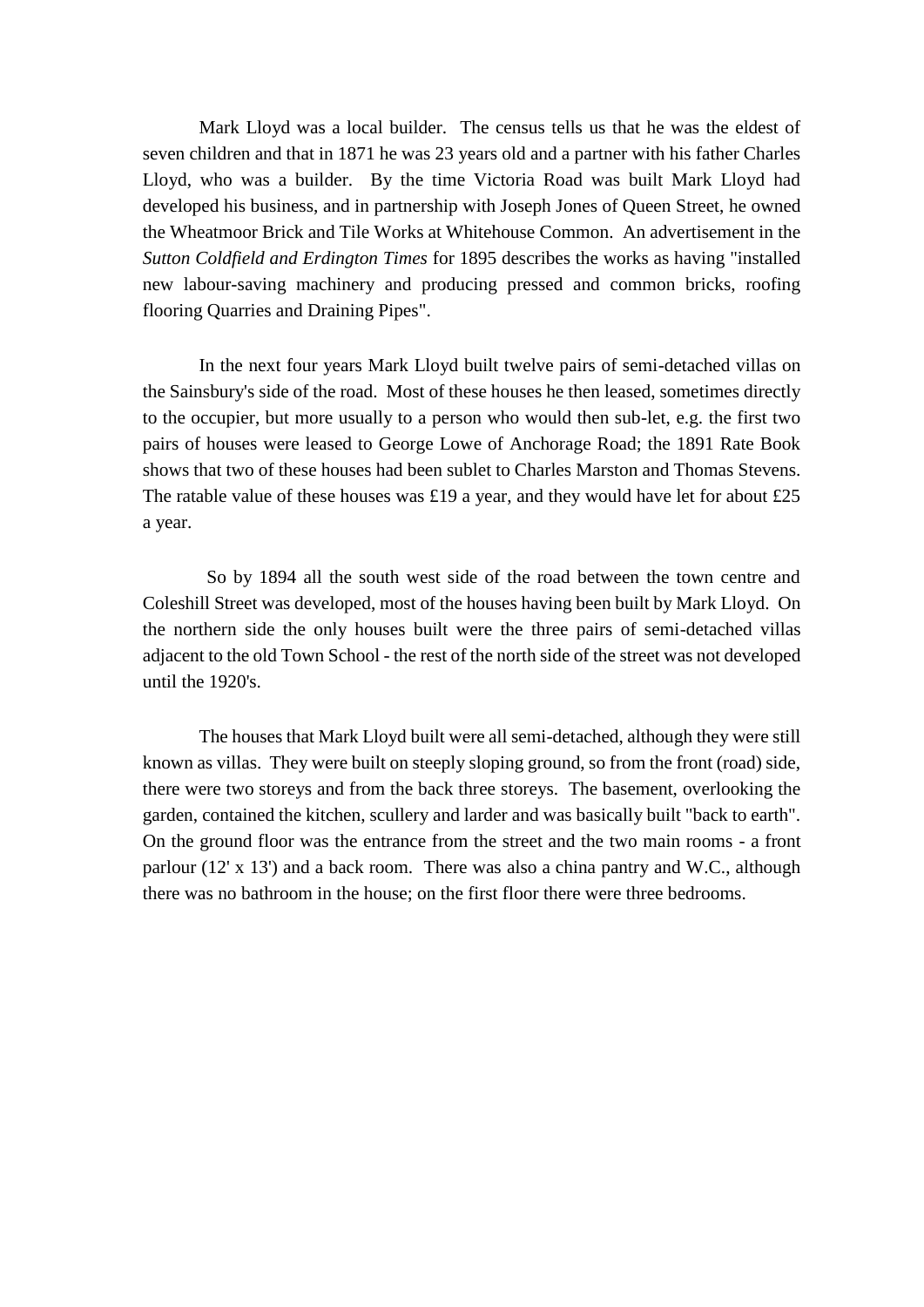

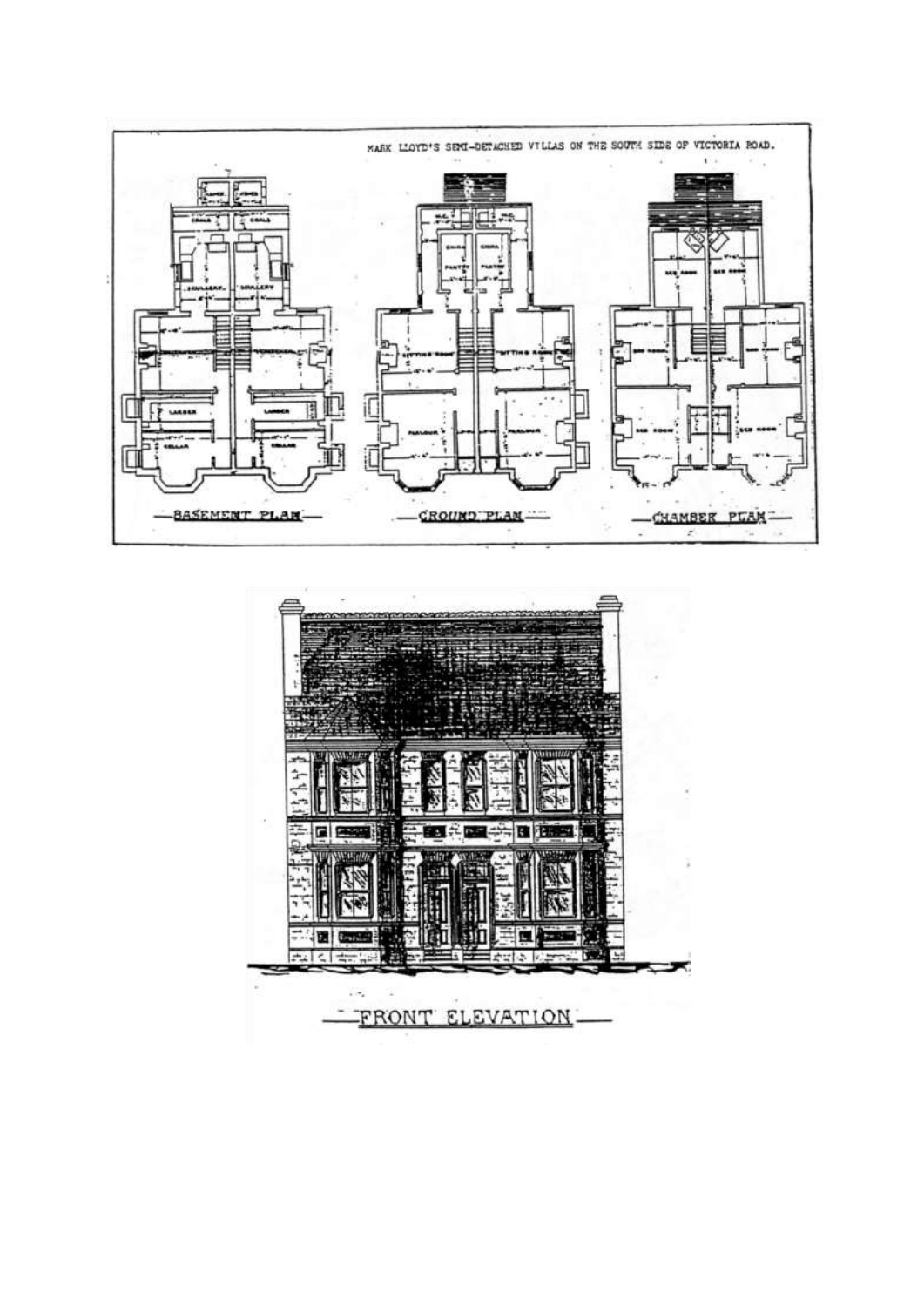Ordnance Survey 1:2500 First Edition 1886

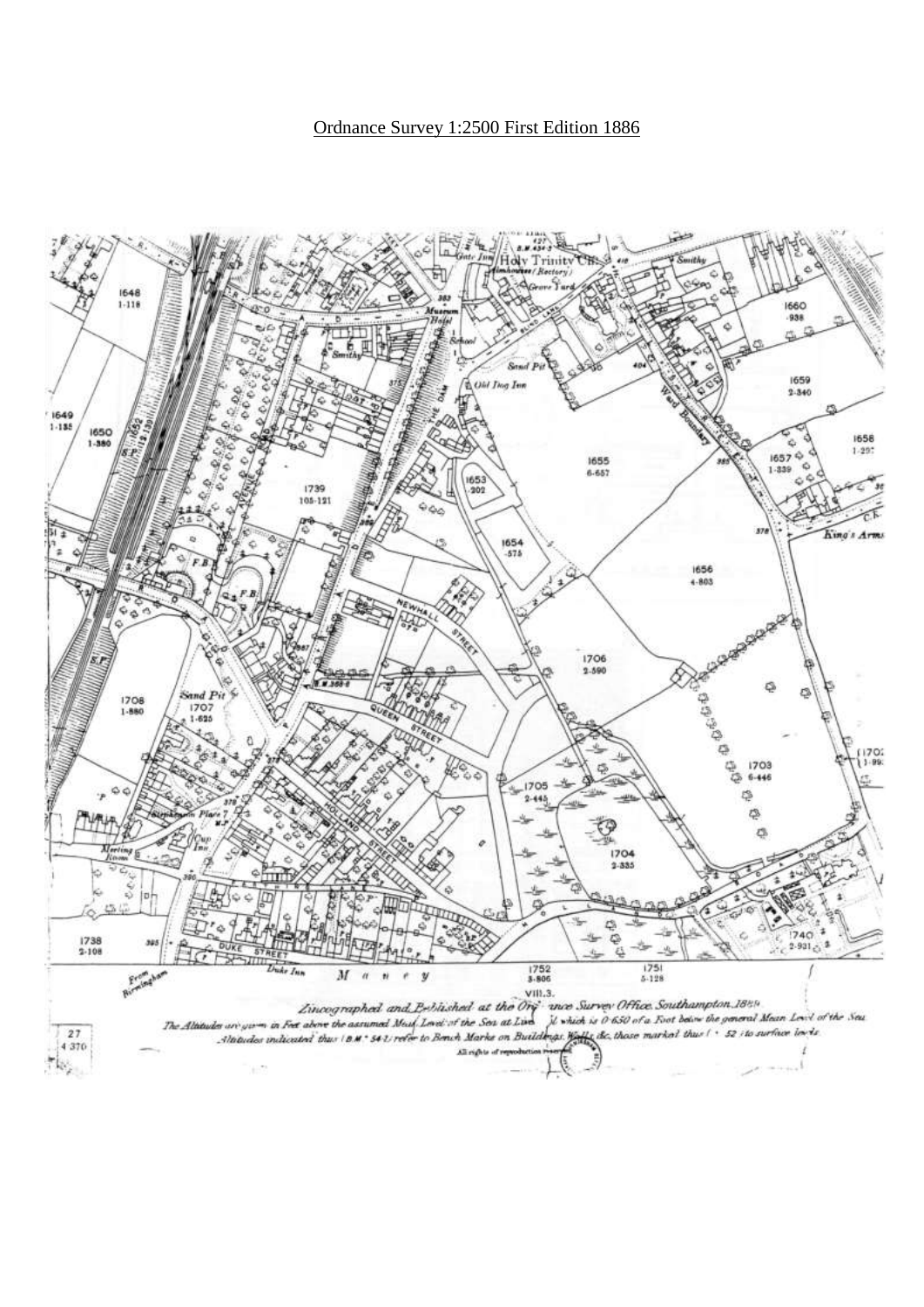# Ordnance Survey 1:2500 Second Edition 1903



This shows the Mineral Water Factory at the comer of Lower Queen Street and Holland Road. Queen Street is now built up on both sides and all of Fawdry's houses on the north side of Newhall Street are complete. Lower Queen Street now leads directly Into Newhall Street.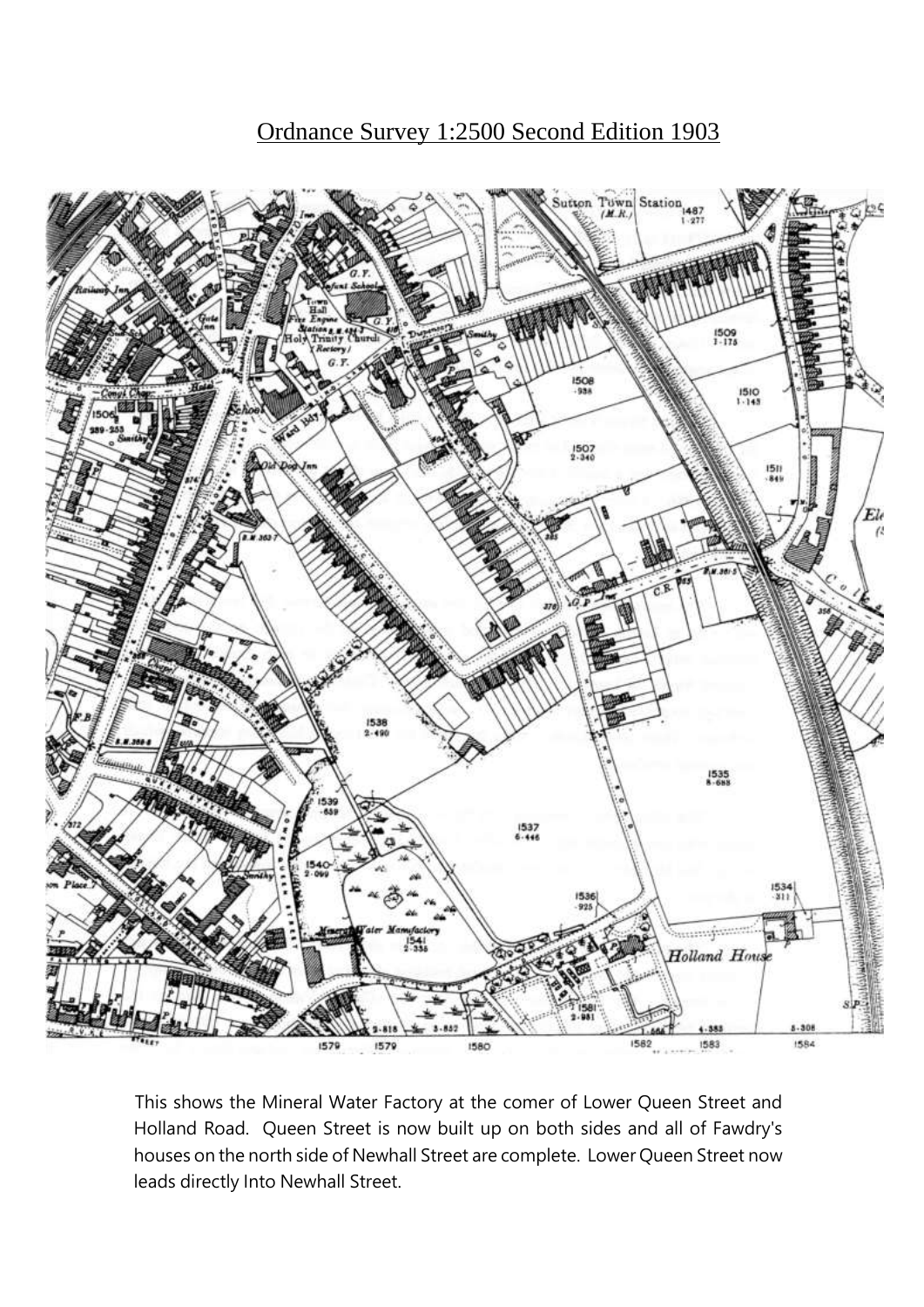#### Newhall Street, Queen Street, Holland Street

This group of roads to the south of the Parade were most likely developed in the late 1870's and early 1880's. On an 1825 map this area formed three fields bounded in the south by Farthing Lane, in the east by the low-lying marshy land in the valley of the Plants Brook and in the north by Skinners Pool. This low-lying land formed a barrier to development until the 1920's when South Parade was built, although the abrupt northern end of Lower Queen Street would indicate that the developers had hoped that the road would continue, possibly to the comer of Victoria Road.

Holland Street is most likely the oldest of the three. It is narrower, and the 1886 1st edition OS map shows that many of the houses were already built. Queen Street and Newhall Street are a standard forty feet wide, and here also a number of houses had been built by 1886. Lower Queen Street is the newest of the streets - on the 1886 map the line of the road is drawn over the trees (i.e. after the survey was made) and no houses are marked.

It is much more difficult to trace the origin of these streets, but two names stand out. One is Joseph Fawdry who owned a corn shop on the Parade on the corner of Newhall Street, owned land, and built a number of houses in both Queen Street and Newhall Street, all known as "Fawdry's Buildings". These are all similar architecturally, with two rooms downstairs, outside WC and coal store, two rooms upstairs and an attic bedroom. There are no gardens at the front, but the front rooms had a bay window, which was a status symbol.

The other name connected with the development of these streets is that of Joseph Jones, who was in partnership with Mark Lloyd. He lived at no. 21 Queen Street, where he also had his yard. He was not a landowner, but did build a large number of the houses in the area.

The pattern of development in this area was similar to both Anchorage Road and Victoria Road. The land was sold in small building plots and most owners built groups of 4 - 6 houses. The houses were smaller than the villas of Victoria Road, and on the building plans they are usually referred to as "cottages", but they were still architect-designed. J. Langley, an architect whose business address was Holland Street, but who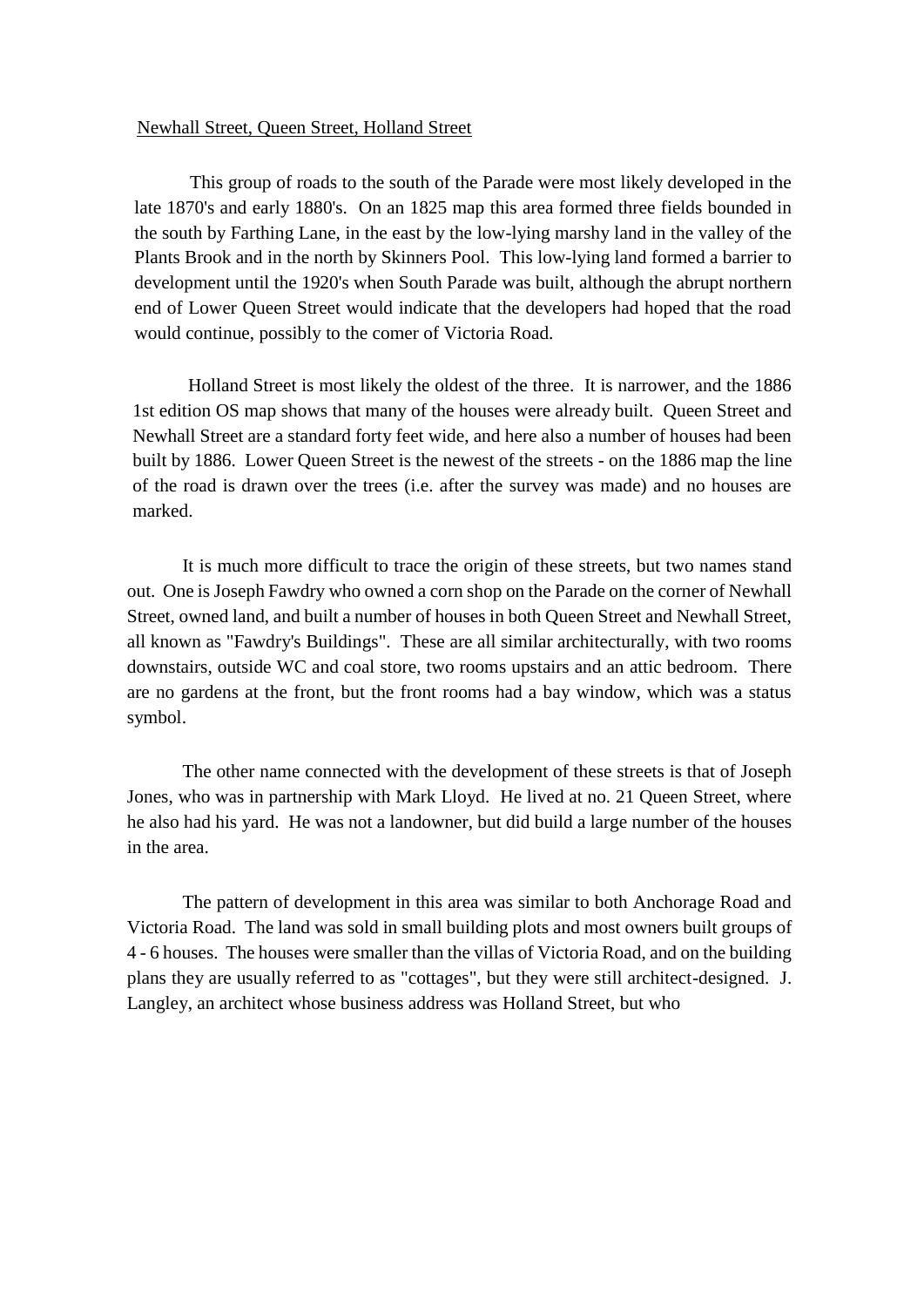lived at 104 Victoria Road, designed a number of the houses, e.g. 22 -28 Queen Street (Building Plan 551). These houses were built by Mr. Green of Holland Street in 1897/8 on land owned by Edward Tompson of Pear Tree House, Arley, Warwickshire - Mr. Tompson was a manufacturer of "Brass Lock, Plumbers Brass Foundry Steam Fittings", and his business - Howard Works - was at 58/59 Northwood Birmingham.

One of the main characteristics of this area was for the development of workshops and light industry amongst the housing. A.J.Turville of The Nook, Rectory Road, had a yard and workshop at the bottom of Lower Queen Street (Building plan 735) and Frank Lea of Roughley built a wheelwrights shop in 1897 in Lower Queen Street, but the largest industrial building in the area was the mineral water factory built for Read and Sons in 1899 at the junction of Lower Queen Street and Upper Holland Road. This was a large two-storey brick building using a gas engine for power. It employed nine people and there was stabling for eight horses and sheds for seven vans. The main bottling section was on the ground floor, with a syrup room on the first floor.